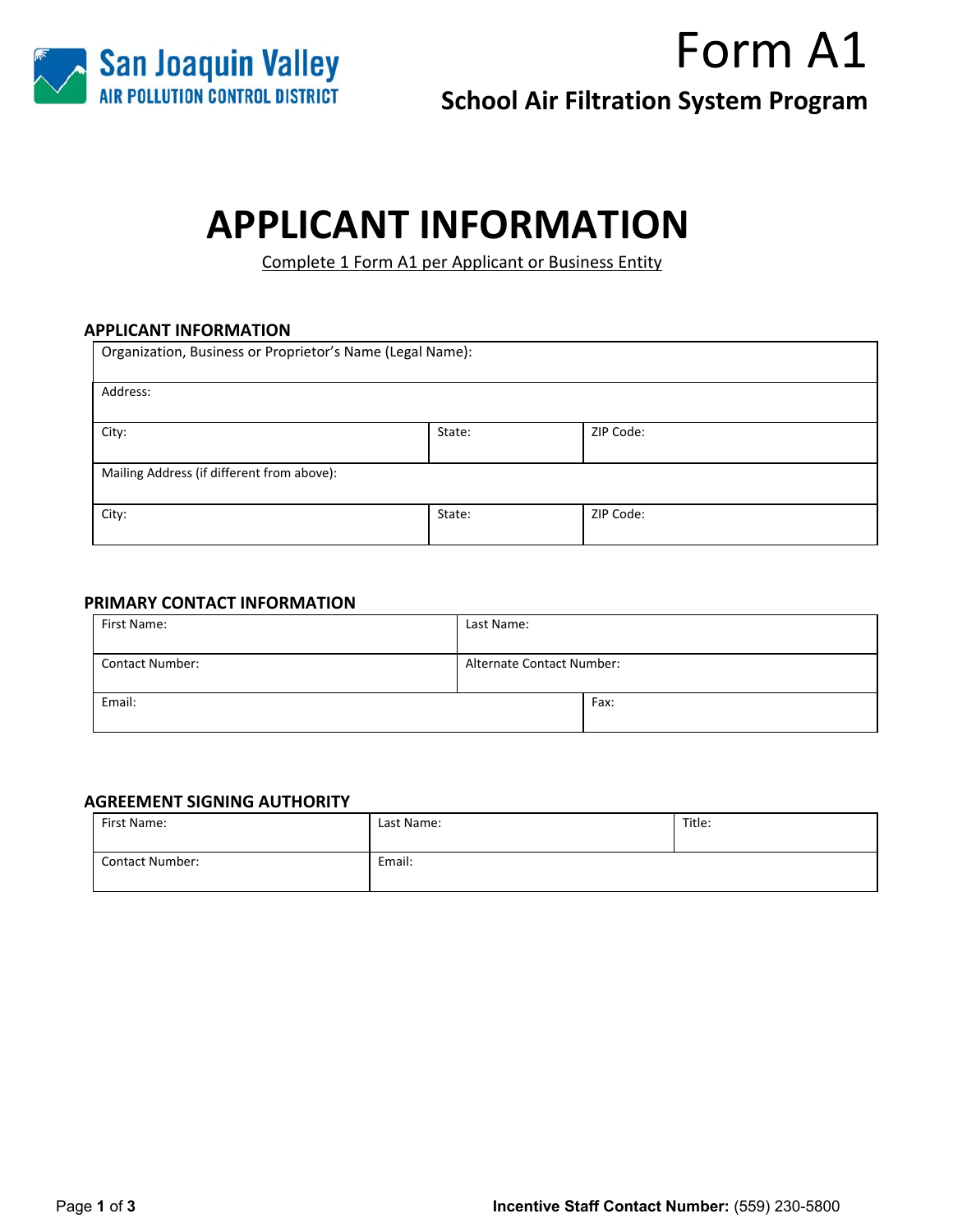

# **School Air Filtration System Program**

## **CERTIFICATIONS**

- I will disclose the value of any existing financial incentive that directly reduces the project cost, including tax credits or deductions, grants, or other public financial assistance for the same equipment, and will disclose any other source(s) of funding that has been applied for that is used for the same project, including the source of funds, amount, and the purpose for funding;
- I have reviewed the information provided in this application and all supporting documentation to be true and correct, and meet the minimum guideline requirements of the School Air Filtration Program;
- I agree to follow all requirements of the School Air Filtration Program Guidelines;
- The program‐funded equipment shall be placed into operation prior to the applicable operational deadlines to remain eligible for funding;
- Neither the owner nor equipment identified in the equipment project application has any outstanding violations or non‐ compliance with CARB regulations, If violations or non‐compliance is found this application may be ineligible;
- Any additional non‐Program funding needed to complete the equipment project according to the proposed timeframe is reasonably available;
- New equipment must **not** be purchased, received, installed, paid for, or placed into operation prior to contract execution unless specified by the Program Guidelines, and if allowed, equipment owner shall assume all financial risk if equipment is ordered prior to contract execution, and is in no way assured program funds;
- New equipment purchased outside of California may be subject to California sales and/or use tax;
- I have all the information needed to understand what must be done to maintain eligibility for School Air Filtration Program funds.
- I understand as an applicant that incentive programs have limited funds and shall terminate upon depletion of program funding.

**I hereby certify that all information provided in this application and any attachments are true and correct to the best of my knowledge.** 

**Agreement Signing Authority Date**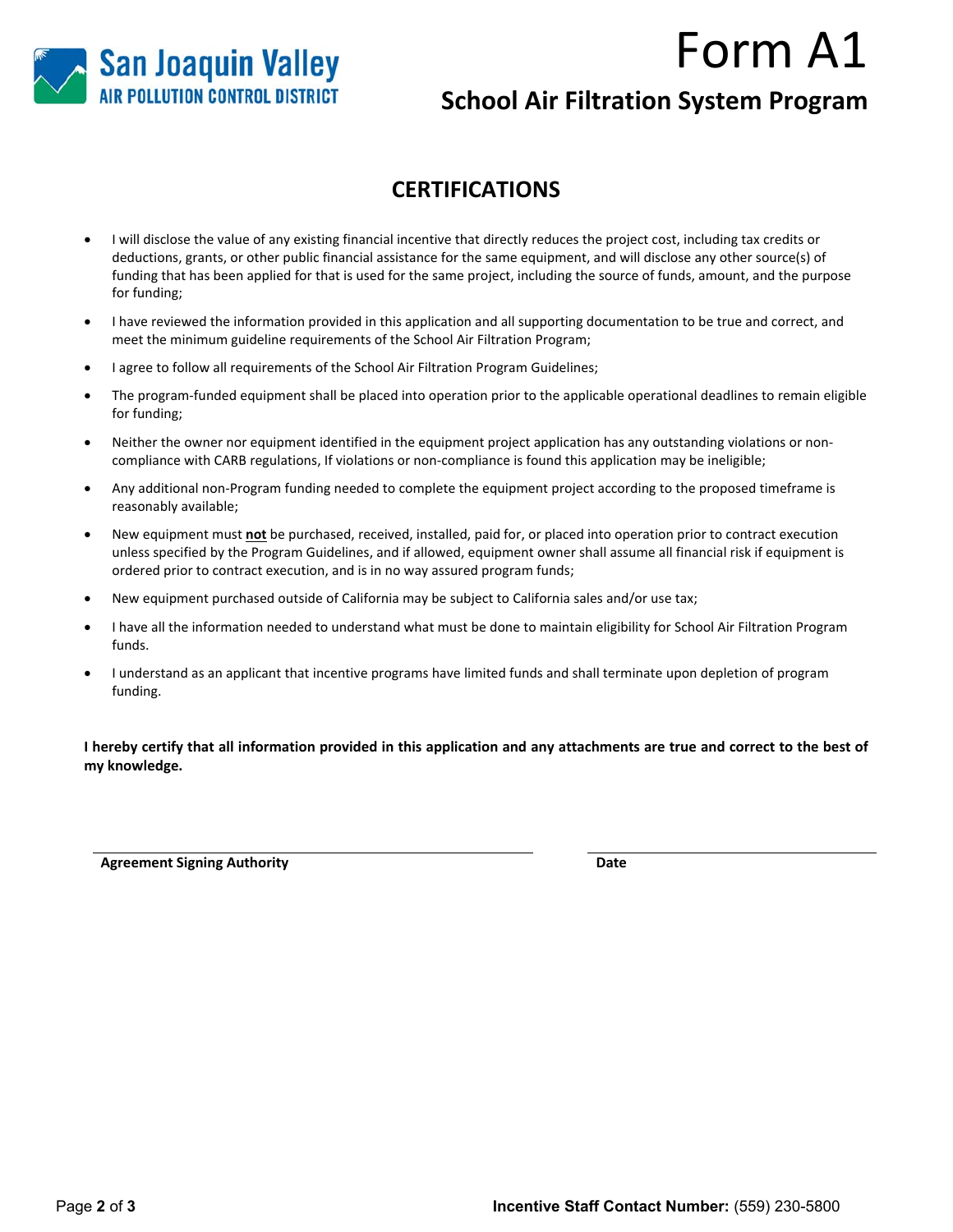

# **School Air Filtration System Program**

# **ATTACHMENTS CHECKLIST**

Attach the following to complete your application

- **One (1) Form A1 per legal entity**
- **One (1) Certifications Page with signature by Agreement Signing Authority**
- **Form A2, for each physical location requesting new equipment**
- **Form A3, Impact Assessment Form, for each physical location requesting new equipment. Filled out by the** equipment owner or an HVAC engineer.
	- A copy of the full assessment performed and documented by an HVAC engineer may also be submitted but is not required.

**First page of IRS Form W‐9** 

- **Copy of Resolution** from the school district governing board authorizing the submittal of the application and identifying the individual authorized to implement the project, or other documentation signed by a duly authorized official with authority to make financial decisions.
- **Copy of a quote** for the new equipment. The quote should represent the type and style of equipment you would like to purchase.

**Air Filter Panels** ‐ quote should identify:

- a. Brand
- b. Filter size,
- c. Number of filters
- d. MERV rating
- e. Price per filter

#### **Standalone systems** ‐ the quote should identify

- a. Type (ventilation, filtration, purification, other)
- b. Make & model
- c. MERV rating
- d. Noise Threshold
- e. Price per unit

## **PLEASE SUBMIT ALL COMPLETED APPLICATION PACKETS BY EMAIL, FAX, OR MAIL: (Please choose one method of application submittal to avoid duplicate submittals)**

Email: grants@valleyair.org

*(Subject line must indicate School Filtration Program & your name)*  Fax: (559) 230‐6112 or SJVAPCD Strategies & Incentives, 1990 E. Gettysburg Ave, Fresno, CA 93726

## **IMPORTANT REMINDERS**

**DO NOT PURCHASE NEW EQUIPMENT!** Equipment funded by this program can only be purchased after contract is fully executed between the Applicant and the District.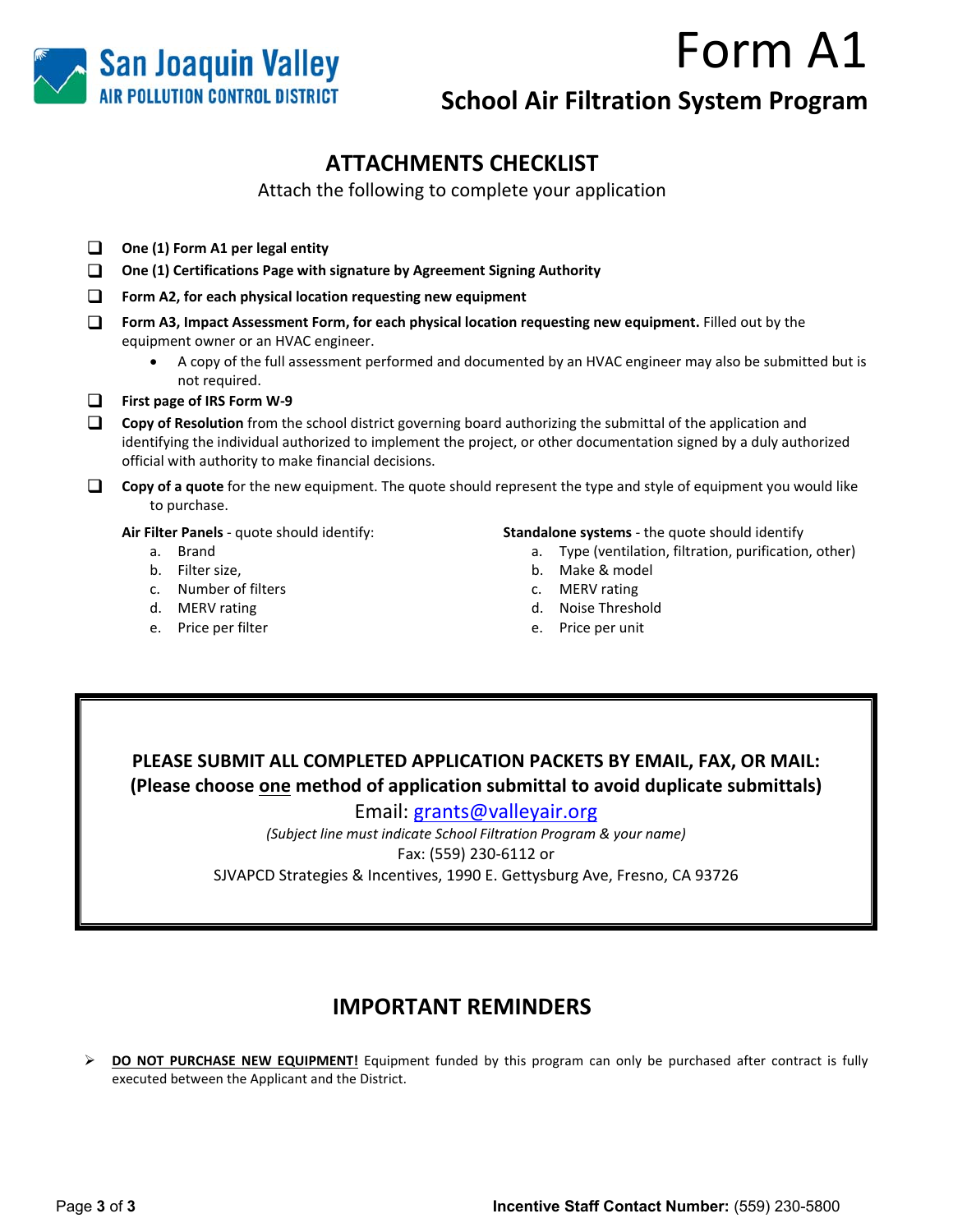

**Air Filtration System Program** 

# **FILTRATION SYSTEM INFORMATION**

Complete one (1) Form A2 per School Location

## **Location Information**

| <b>School Address</b>                                        |       |                           |     |
|--------------------------------------------------------------|-------|---------------------------|-----|
| City                                                         | State |                           | Zip |
| Number of filters changed per year:                          |       |                           |     |
| Total Number of Buildings at Location that will be Affected: |       | Number of Rooms Affected: |     |

### **CURRENT IN‐USE SYSTEM**

| Type of System:                                                                                     | Annual Usage:                         |  |  |
|-----------------------------------------------------------------------------------------------------|---------------------------------------|--|--|
| Standalone HVAC<br>Standalone Room Unit                                                             | or                                    |  |  |
| Portable Unit<br>N/A                                                                                | Annual Hours of Use________________   |  |  |
| Manufacturer:                                                                                       | Model Number:                         |  |  |
| <b>MERV Rating:</b>                                                                                 | Pollutant removal Efficiency (%):     |  |  |
| Does your system have an active warranty?<br>Yes<br>No                                              | Amount of time remaining on warranty: |  |  |
| Major Parts Covered:                                                                                |                                       |  |  |
| In the last 12 months, have you had Unscheduled Downtime:<br>Amount of Downtime (days)<br>Yes<br>No |                                       |  |  |
| Cause of Downtime:                                                                                  |                                       |  |  |
|                                                                                                     |                                       |  |  |
|                                                                                                     |                                       |  |  |
| Service/ Maintenance (briefly describe routine service/maintenance):                                |                                       |  |  |
|                                                                                                     |                                       |  |  |
|                                                                                                     |                                       |  |  |
|                                                                                                     |                                       |  |  |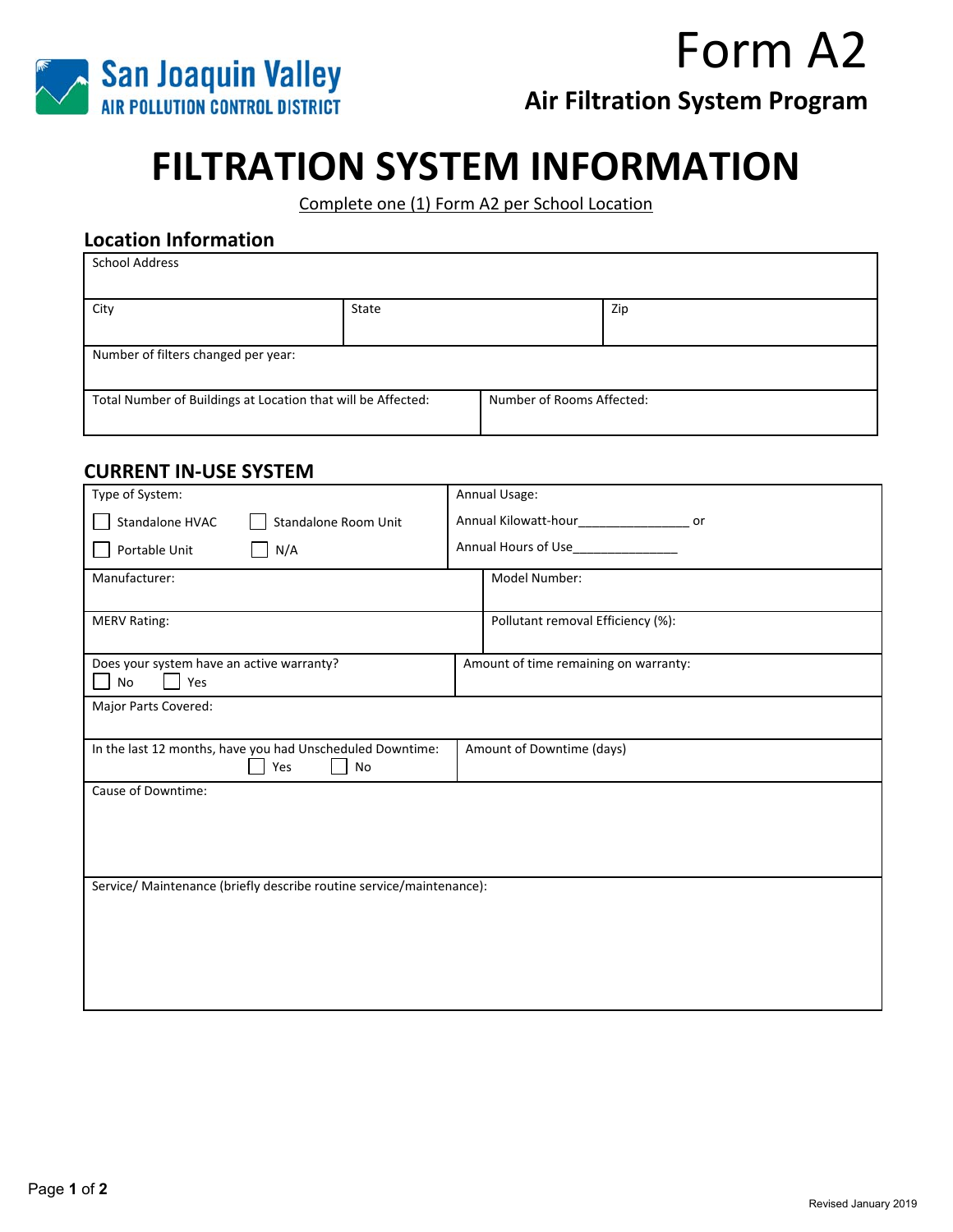

# **Air Filtration System Program**

### **CURRENT IN‐USE AIR FILTER PANELS (IF APPLICABLE)**

| Manufacturer:                                 |                           | Model:                      |                                       |
|-----------------------------------------------|---------------------------|-----------------------------|---------------------------------------|
|                                               |                           |                             |                                       |
| <b>MERV Rating:</b>                           | PM Removal Efficiency (%) |                             | Filter Material (if known)            |
|                                               |                           |                             |                                       |
| Size of Filter (in inches):                   |                           | Filter Material (if known): |                                       |
| Length                                        | Height                    |                             |                                       |
| Width                                         |                           |                             |                                       |
|                                               |                           |                             |                                       |
| How often is each filter changed (in months): |                           |                             | Total number of filter used per site: |
|                                               |                           |                             |                                       |

### **NEW EQUIPMENT INFORMATION**

### □ Air Filter Panels

| Manufacturer:                            | Model:                                         |
|------------------------------------------|------------------------------------------------|
| <b>MERV Rating:</b>                      | PM Removal Efficiency (%)                      |
| Size of Filter:                          |                                                |
| Width<br>Length                          | Height                                         |
| Filter Material (if known):              |                                                |
|                                          |                                                |
| Number of Filter Panels Needed Per Year: | Number of Years Requested<br>1 Year<br>5 Years |

#### □ Standalone Air Ventilation Unit

| Type of System:<br>Standalone HVAC<br>Standalone Room Unit | Portable Unit<br>Other:          |
|------------------------------------------------------------|----------------------------------|
| Manufacturer:                                              | Model:                           |
| MERV Rating or HEPA Certification if Portable Air Cleaner: | Pollutant Removal Efficiency (%) |
| Clean Air Delivery Rate (CADR)                             | Ventilation rate:                |
| Classroom Square Footage                                   | <b>Warranty Coverage:</b>        |